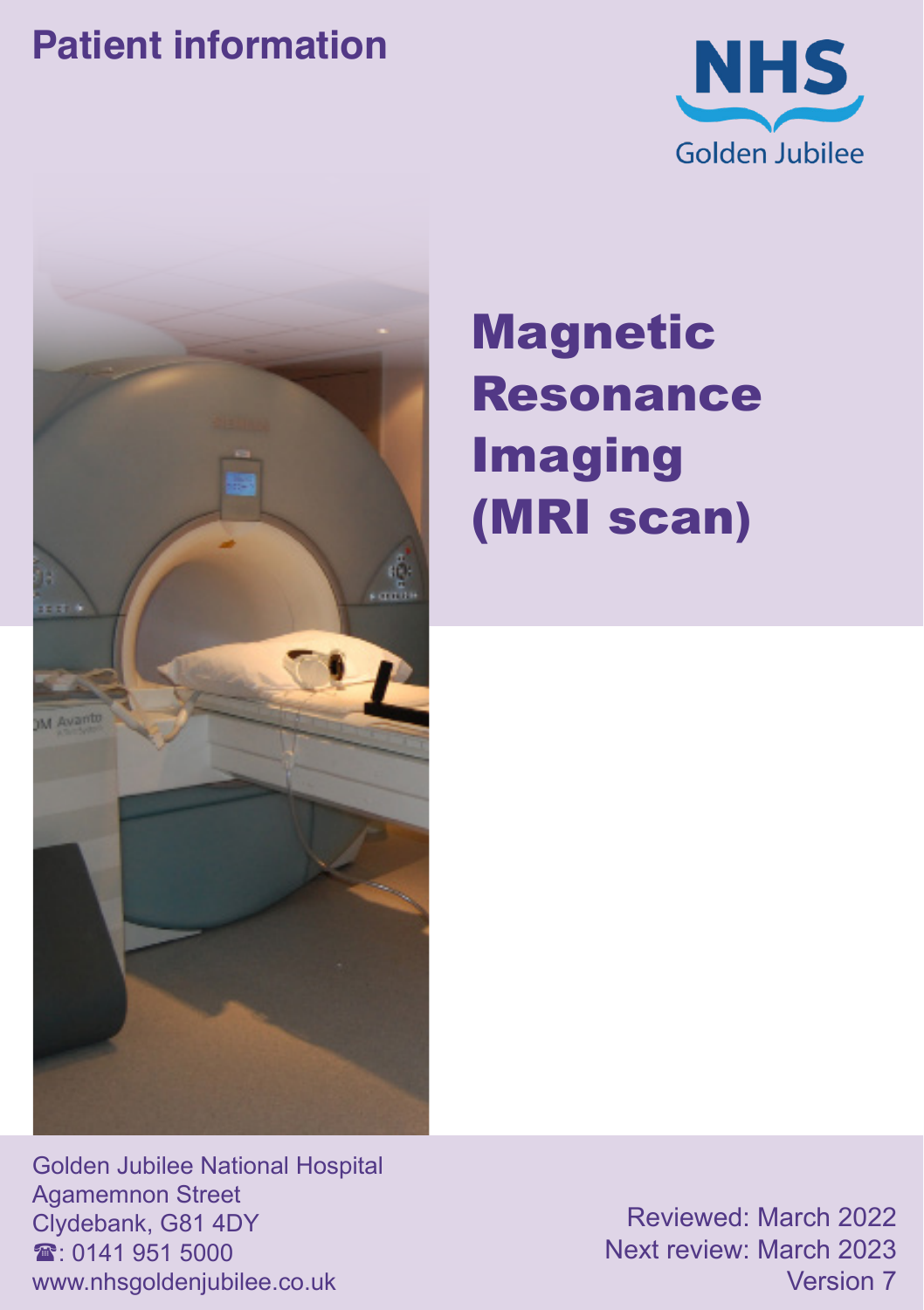#### **About this booklet**

The purpose of this booklet is to help you understand Magnetic Resonance Imaging (MRI) and to let you know what to expect before, during and after the procedure.

Please note you must complete your enclosed checklist and telephone the number on your appointment letter if you answer yes to any of the questions.

#### **What is Magnetic Resonance Imaging (MRI)?**

It is a procedure which uses a very strong magnet, and radio waves to visualise structures within the body. This causes your body to give off signals; these are sent to a computer and converted into images on the screen.

MRI is quite painless and safe for most people. However, certain circumstances should be highlighted. **The MRI scan cannot be performed if you have a cardiac pacemaker or aneurysm clips; this should be discussed with your doctor prior to the scheduled appointment.** Typical scan times are 30 minutes, but may vary.

#### **Before the scan**

Any special preparation required is stated on your appointment letter. You must not take anything into the scan room. All jewellery, credit cards and metal objects must be removed. You should avoid wearing make-up prior to the scan, as some make-up contains tiny metal specks.

**Check with your doctor if you have any questions about getting ready for your MRI scan.**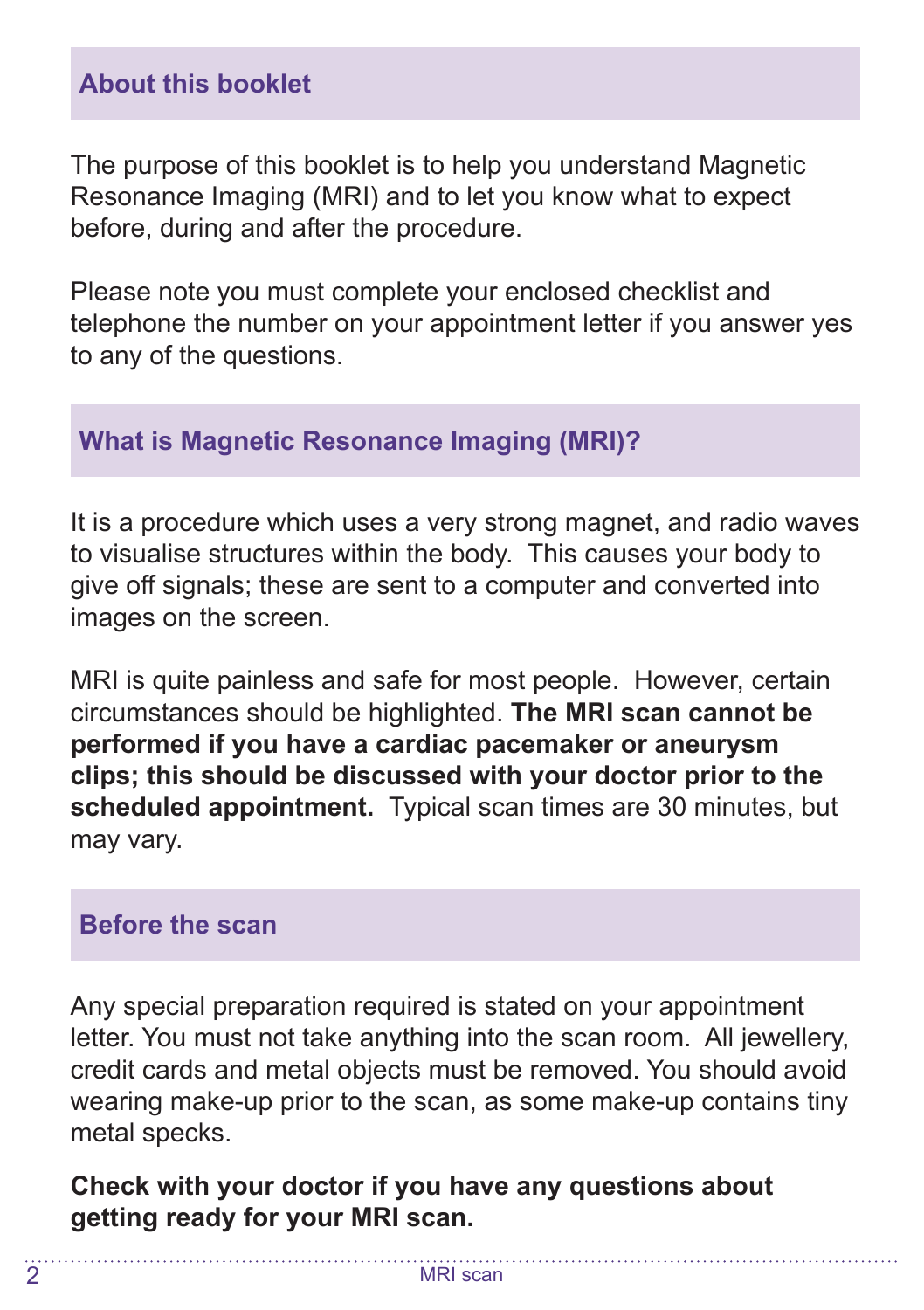You will be asked to undress and put on a gown. The MRI machine looks like a large cylinder with a padded table that slides into the Magnet opening. You will be asked to lie flat on the table. The radiographer will move you into the correct position for the scan and give you a buzzer to alert them if you have any difficulties. You will not be totally enclosed and you will be able to talk to the Radiographer through an intercom between scans. They will be nearby at all times.

While the scan is taking place you will hear a loud tapping noise, which is quite normal. This is the scanner taking the images. We will give you earplugs to reduce the noise and you can bring along a CD, mp3 device or ipod. The couch may also move occasionally as the Radiographer scans different parts of your body.

It is very important that you relax and try to lie as still as possible during the scan. There is a microphone inside the scanner, and if you have any problems at all, you can speak to the Radiographer. Sometimes the images are not clear and the Doctor may decide to inject contrast medium (x-ray dye) which will help to outline different areas of the body and will help the doctor with your diagnosis. This injection is administered via a venflon into a vein in your arm. If you are having an injection we will ask you further questions about your medical history and we will explain what happens during the injection of contrast media. If you have any other questions or doubts then please do not hesitate to ask the member of staff carrying out your scan, they will be happy to help you.

#### **After the scan**

Once the scan has finished you can get dressed and eat and drink normally. The Radiographer will ensure that you are comfortable and ready to leave the department. The scan is reported by a Radiologist and the result will then be sent to the doctor at your referring hospital.